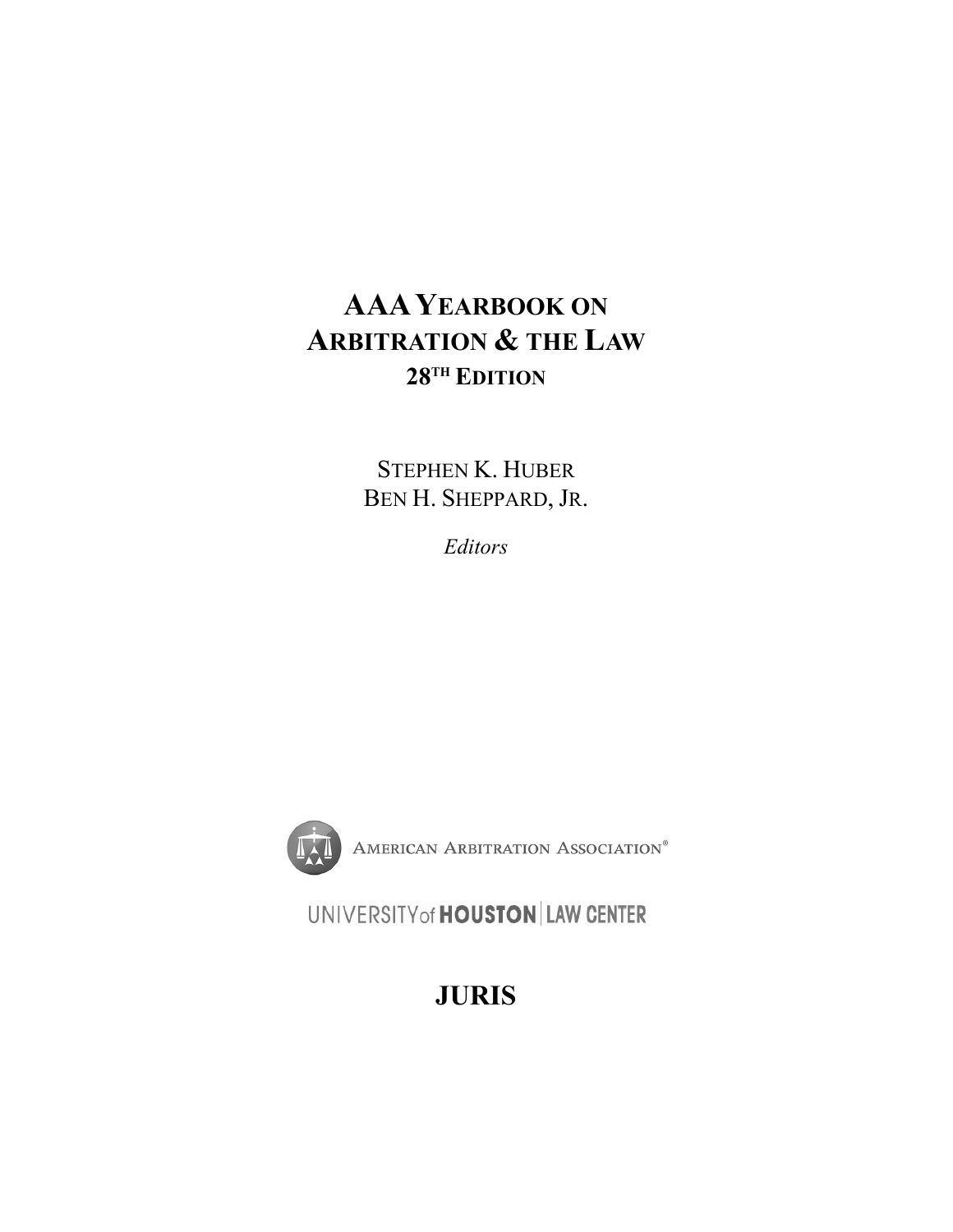#### **Questions About This Publication**

For assistance with shipments, billing or other customer service matters, please call our Customer Services Department at:

1-631-350-2100

To obtain a copy of this book, call our Sales Department:

1-631-351-5430 Fax: 1-631-673-9117

Toll Free Order Line:

1-800-887-4064 (United States & Canada)

See our web page about this book: www.jurispub.com

#### COPYRIGHT 2016 JurisNet, LLC

All Rights Reserved Printed in the United States of America ISBN 978-1-944825-04-1 ISSN 2169-6918

> JurisNet, LLC 71 New Street Huntington, New York 11743 USA www.jurispub.com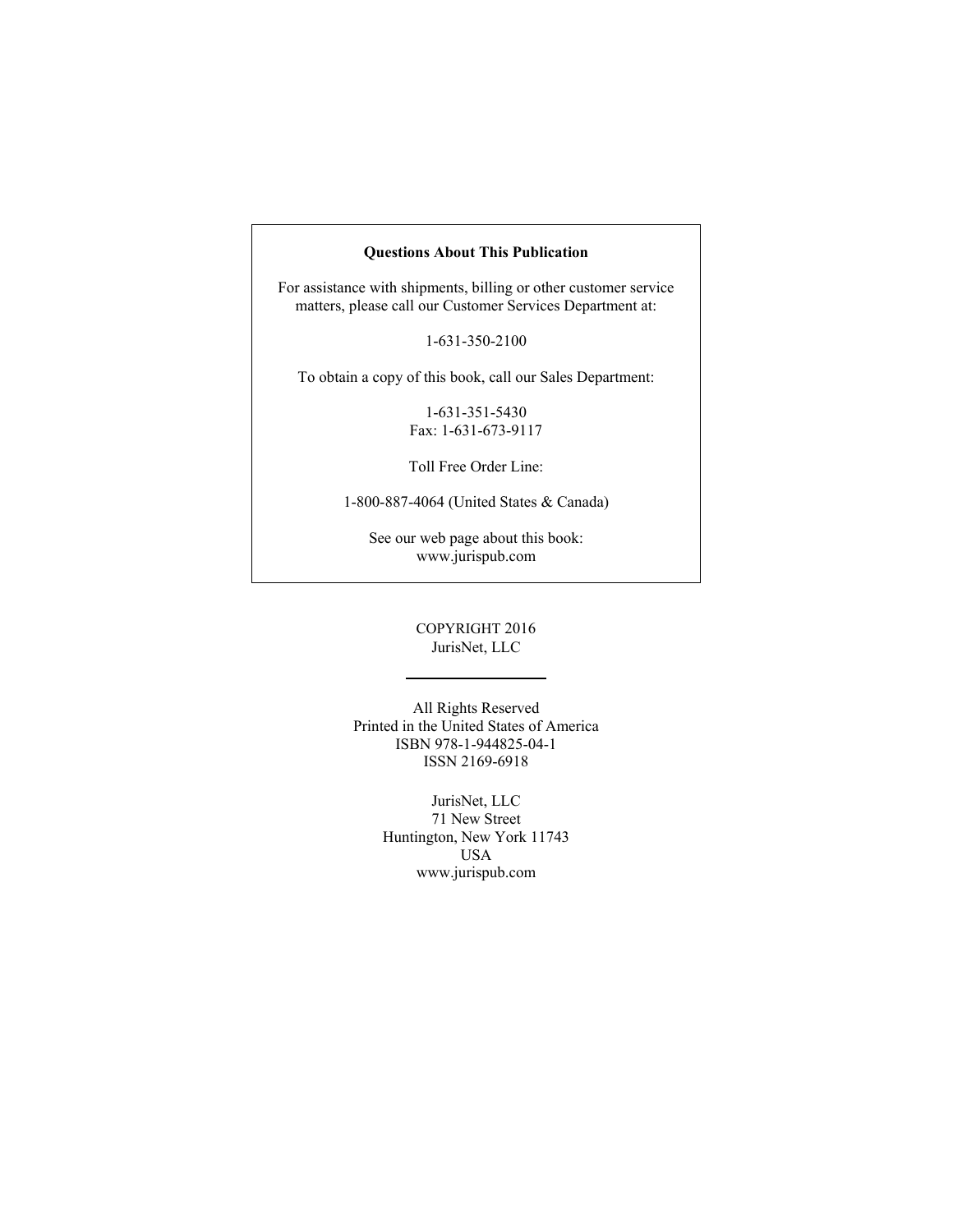| Eric P. Tuchmann |                                                                                                                                                                                                                                                                                                                                                                                       |  |
|------------------|---------------------------------------------------------------------------------------------------------------------------------------------------------------------------------------------------------------------------------------------------------------------------------------------------------------------------------------------------------------------------------------|--|
|                  |                                                                                                                                                                                                                                                                                                                                                                                       |  |
|                  | Stephen K. Huber and Ben H. Sheppard, Jr.                                                                                                                                                                                                                                                                                                                                             |  |
|                  |                                                                                                                                                                                                                                                                                                                                                                                       |  |
|                  | The Arbitration Agreement                                                                                                                                                                                                                                                                                                                                                             |  |
| 1.01             | OMG L.P. v. Heritage Auctions, Inc., 612 Fed.<br>Nebraska Machinery Co. v. Cargotec Solutions,<br>Nguyen v. Barnes & Noble, Inc., 763 F.3d 1171<br>Hergenreder v. Bickford Senior Living Group,<br>Regan v. Stored Value Cards, Inc., 85 F.Supp.<br>Sanchez v. CleanNet USA, Inc., 78 F.Supp.<br>New v. GameStop, Inc., 753 S.E.2d 62<br>Bancorpsouth Bank v. Shields, 385 S.W.3d 805 |  |
| 1.02             | Goldman, Sachs & Co. v. Golden Empire Schools<br>Financing Authority, 764 F.3d 210<br>Noohi v. Toll Bros. Inc., 708 F.3d 599<br>Chavarria v. Ralphs Grocery Co., 733 F.3d 916                                                                                                                                                                                                         |  |
|                  |                                                                                                                                                                                                                                                                                                                                                                                       |  |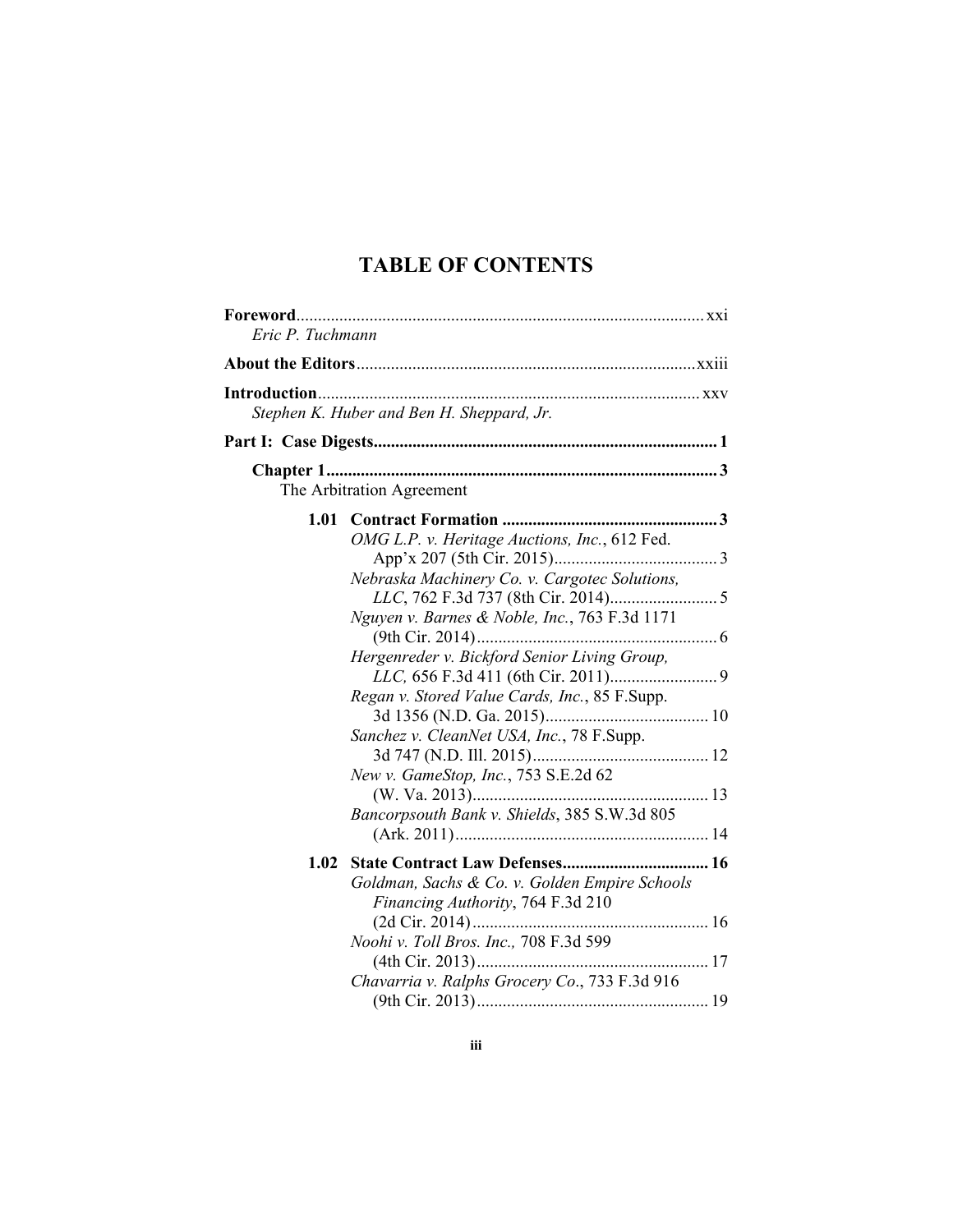|      | First Weber Grp., Inc. v. Synergy Real Estate<br>Grp., LLC, 860 N.W.2d 498 (Wis. 2015) 20 |  |
|------|-------------------------------------------------------------------------------------------|--|
| 1.03 | <b>Public Policy Defenses: Unconscionability 20</b>                                       |  |
|      | Muriithi v. Shuttle Exp., Inc., 712 F.3d 173                                              |  |
|      |                                                                                           |  |
|      | Harrington v. Atlantic Sounding Co., 602 F.3d                                             |  |
|      |                                                                                           |  |
|      | Nino v. Jewelry Exchange, Inc., 609 F.3d 191                                              |  |
|      |                                                                                           |  |
|      | Roe v. SFBSC Mgmt., LLC, 2015 WL 930683                                                   |  |
|      | Zaborowski v. MHN Gov't Servs., Inc., 936 F.                                              |  |
|      |                                                                                           |  |
|      | Hendricks v. AT&T Mobility, LLC, 823 F.                                                   |  |
|      |                                                                                           |  |
|      | Kelker v. Geneva-Roth Ventures, Inc., 303 Mont.                                           |  |
|      |                                                                                           |  |
|      | 1.04 Defective (Unenforceable) Arbitration                                                |  |
|      |                                                                                           |  |
|      | In re Elec. Mach. Enter., 479 F.3d 791 (11th                                              |  |
|      |                                                                                           |  |
|      | Boatright v. Aegis Def. Servs., LLC, 938 F. Supp.                                         |  |
|      |                                                                                           |  |
|      | Hill v. Hornbeck Offshore Services, Inc., 799                                             |  |
|      |                                                                                           |  |
|      | Pine Hills Health and Rehabilitation, LLC v.                                              |  |
|      | Matthews, 431 S.W.3d 910 (Ark. 2014)  37                                                  |  |
|      | State ex rel. Ocwen Loan Servicing, LLC v.                                                |  |
|      | Webster, 232 W. Va. 341, 752 S.E.2d 372                                                   |  |
|      |                                                                                           |  |
| 1.05 | Waiver of the Right to Arbitrate39                                                        |  |
|      | FPE Foundation v. Cohen, 801 F.3d 25 (1st                                                 |  |
|      |                                                                                           |  |
|      | Gunn v. NPC Int'l, Inc., 625 Fed. App'x 261                                               |  |
|      |                                                                                           |  |
|      | Joca-Roca Real Estate, LLC v. Brennan,                                                    |  |
|      |                                                                                           |  |
|      | In re Checking Account Overdraft Litigation,                                              |  |
|      |                                                                                           |  |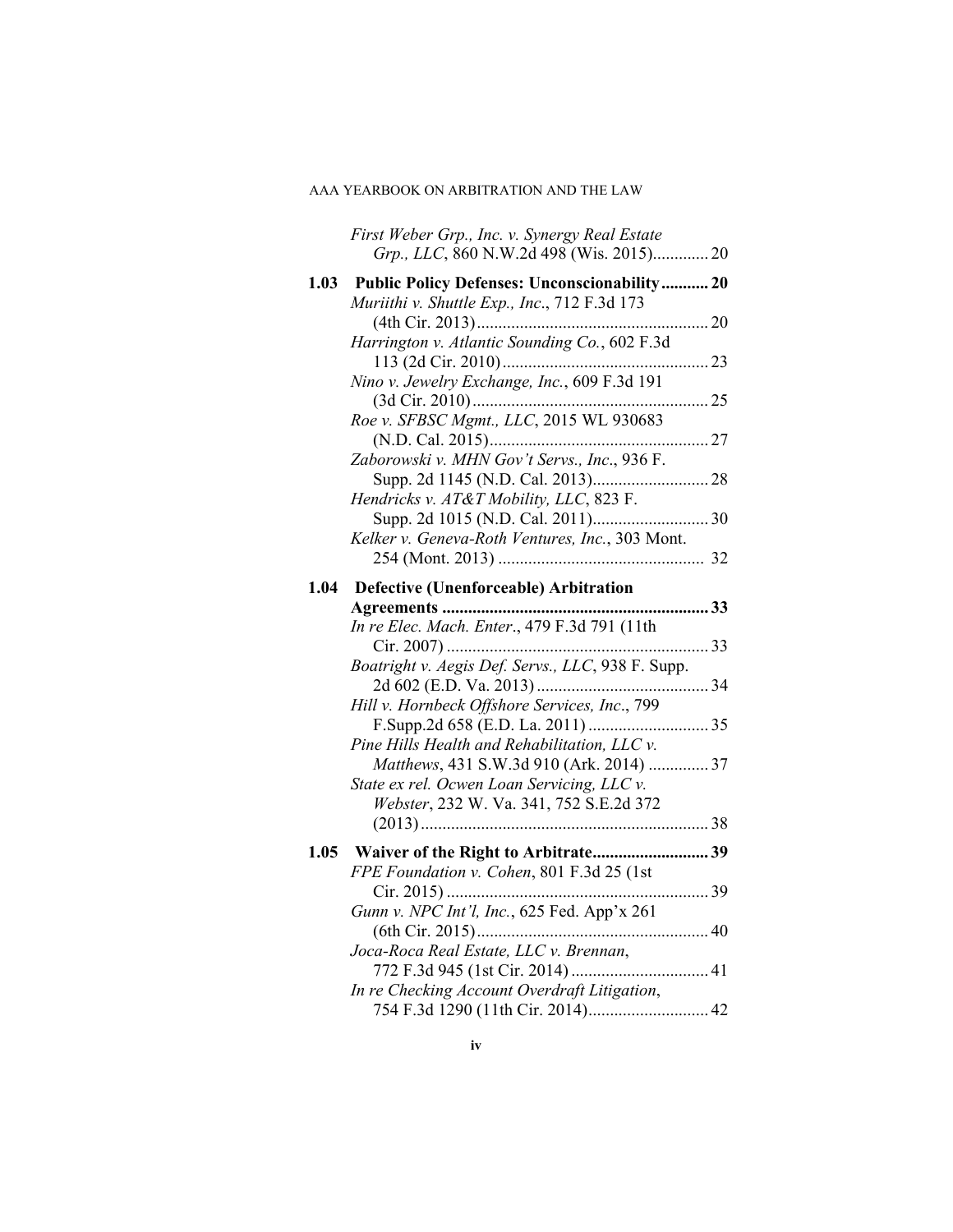|      | In re Pharmacy Benefit Managers Antitrust Litig.,   |  |
|------|-----------------------------------------------------|--|
|      | Johnson Associates Corp. v. HL Operating            |  |
|      | Corp., 680 F.3d 713 (6th Cir. 2012) 45              |  |
|      | Erdman Co. v. Phoenix Land & Acquisition,           |  |
|      | LLC, 650 F.3d 1115 (8th Cir. 2011) 46               |  |
|      | Hill v. Ricoh Am., 603 F.3d 766 (10th Cir.          |  |
|      |                                                     |  |
|      | Petroleum Pipe Am. Corp. v. Jindal Saw, Ltd.,       |  |
|      |                                                     |  |
|      | G.T. Leach Builders, LLC v. Sapphire V.P., LP,      |  |
|      |                                                     |  |
|      | O'Neal v. Bama Exterminating Co., Inc., 147         |  |
|      |                                                     |  |
|      | LaFrance Architect v. Point Five Dev. S.            |  |
|      | Burlington, LLC., 2013 VT 115, 91 A.3d              |  |
|      |                                                     |  |
|      | Andre Franklin, Inc. v. Wax, 150 So. 3d 815         |  |
|      |                                                     |  |
|      | Brand FX, LLC v. Rhine, 458 S.W.3d 195 (Tex.        |  |
|      |                                                     |  |
|      | Cooper Inds., LLC v. Pepsi-Cola Metropolitan        |  |
|      | Bottling Co., Inc., 475 S.W.3d 436 (Tex.            |  |
|      |                                                     |  |
|      |                                                     |  |
|      | Arbitral Jurisdiction                               |  |
| 2.01 |                                                     |  |
|      | Unison Co. v. Juhl Energy Dev., Inc., 789 F.3d      |  |
|      |                                                     |  |
|      | Sanchez v. Nitro-Lift Techs., L.L.C., 762 F.3d 1139 |  |
|      |                                                     |  |
|      | Cape Flattery Ltd. v. Titan Maritime, LLC, 647      |  |
|      |                                                     |  |
|      | Idea Nuova, Inc. v. GM Licensing Grp., Inc., 617    |  |
|      |                                                     |  |
|      | Horne v. Los Alamos Nat. Sec., L.L.C., 296          |  |
|      |                                                     |  |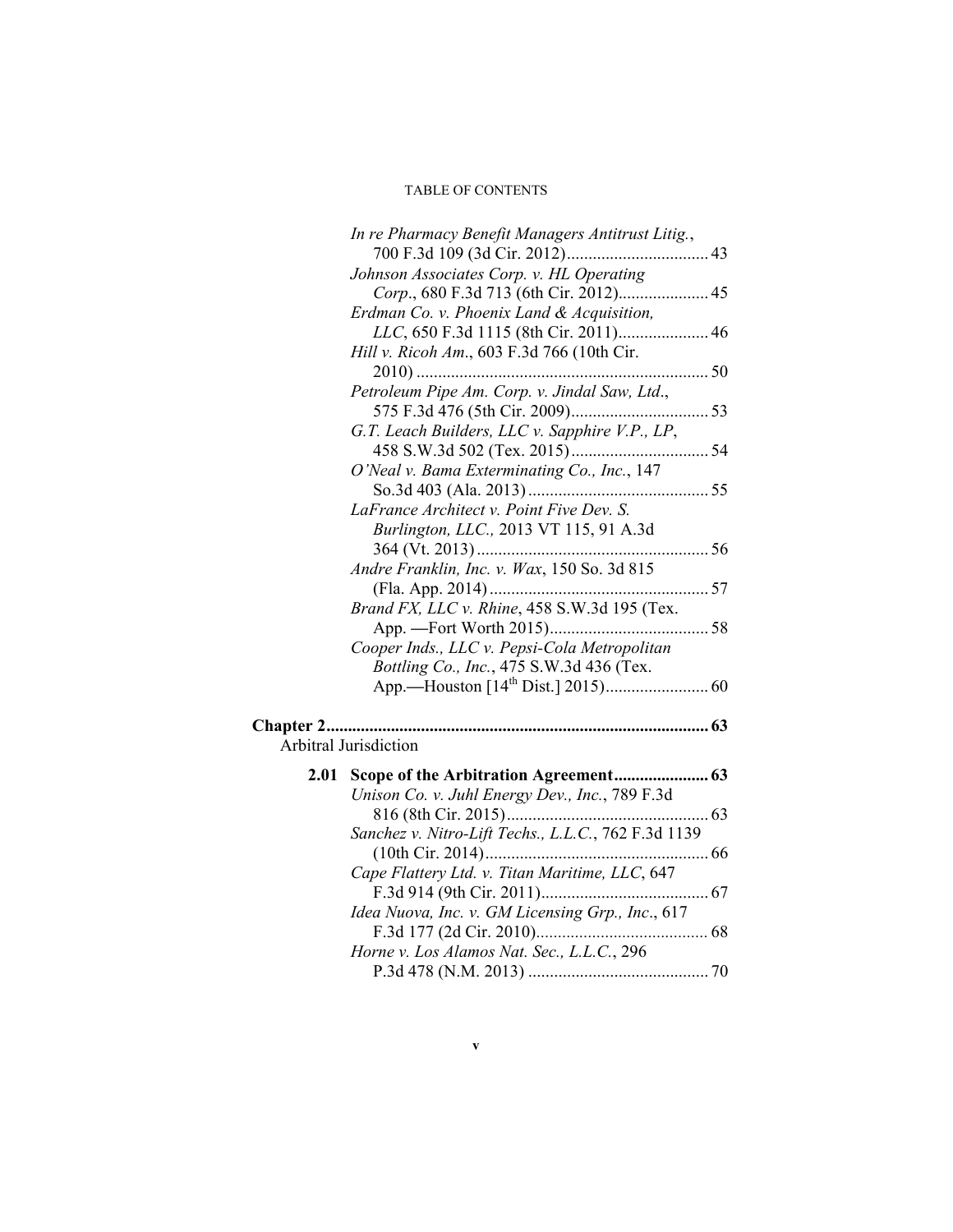|      | 2.02 Who Decides Arbitrability:                    |  |
|------|----------------------------------------------------|--|
|      |                                                    |  |
|      | Rent-A-Center West, Inc. v. Jackson, 130 S. Ct.    |  |
|      |                                                    |  |
|      | U.S. Nutraceuticals, LLC v. Cyanotech Corp.,       |  |
|      |                                                    |  |
|      | Douglas v. Regions Bank, 757 F.3d 460              |  |
|      |                                                    |  |
|      | Republic of Ecuador v. Chevron Corp., 638 F.3d     |  |
|      |                                                    |  |
|      | Dealer Computer Serv., Inc. v. Old Colony, 588     |  |
|      |                                                    |  |
|      | Ogden Power Dev. v. PMR Ltd., 2015 U.S.            |  |
|      |                                                    |  |
|      | Considine v. Brookdale Senior Living, Inc., 124    |  |
|      |                                                    |  |
|      | Zenelaj v. Handybook Inc., 82 F.Supp.3d 968        |  |
|      |                                                    |  |
|      | Federal Contracting, Inc. v. Bimini Shipping, LLC, |  |
|      | 128 So. 3d 904 (Fla. Dist. Ct. App. 2013) 85       |  |
|      |                                                    |  |
| 2.03 | Severability/Separability of the Arbitration       |  |
|      |                                                    |  |
|      | Gore v. Alltel Commc'n, LLC, 666 F.3d 1027         |  |
|      |                                                    |  |
|      | Townsend v. Quadrant Corp., 268 P.3d 917           |  |
|      |                                                    |  |
|      | Gessa v. Manor Care of Fla., Inc., 86 So. 3d 484   |  |
|      |                                                    |  |
|      | In re Morgan Stanley & Co., 293 S.W.3d 182         |  |
|      |                                                    |  |
| 2.04 |                                                    |  |
|      | <b>Non-Signatories: Arbitral Jurisdiction</b>      |  |
|      | Over Parties Who Have Not Signed the               |  |
|      |                                                    |  |
|      | Pershing, LLC v. Bevis, 606 F. App'x 754           |  |
|      |                                                    |  |
|      | Muecke Co. v. CVS Caremark Corp., 615 Fed.         |  |
|      | Flintkote Co. v. Aviva PLC, 769 F. 3d 215          |  |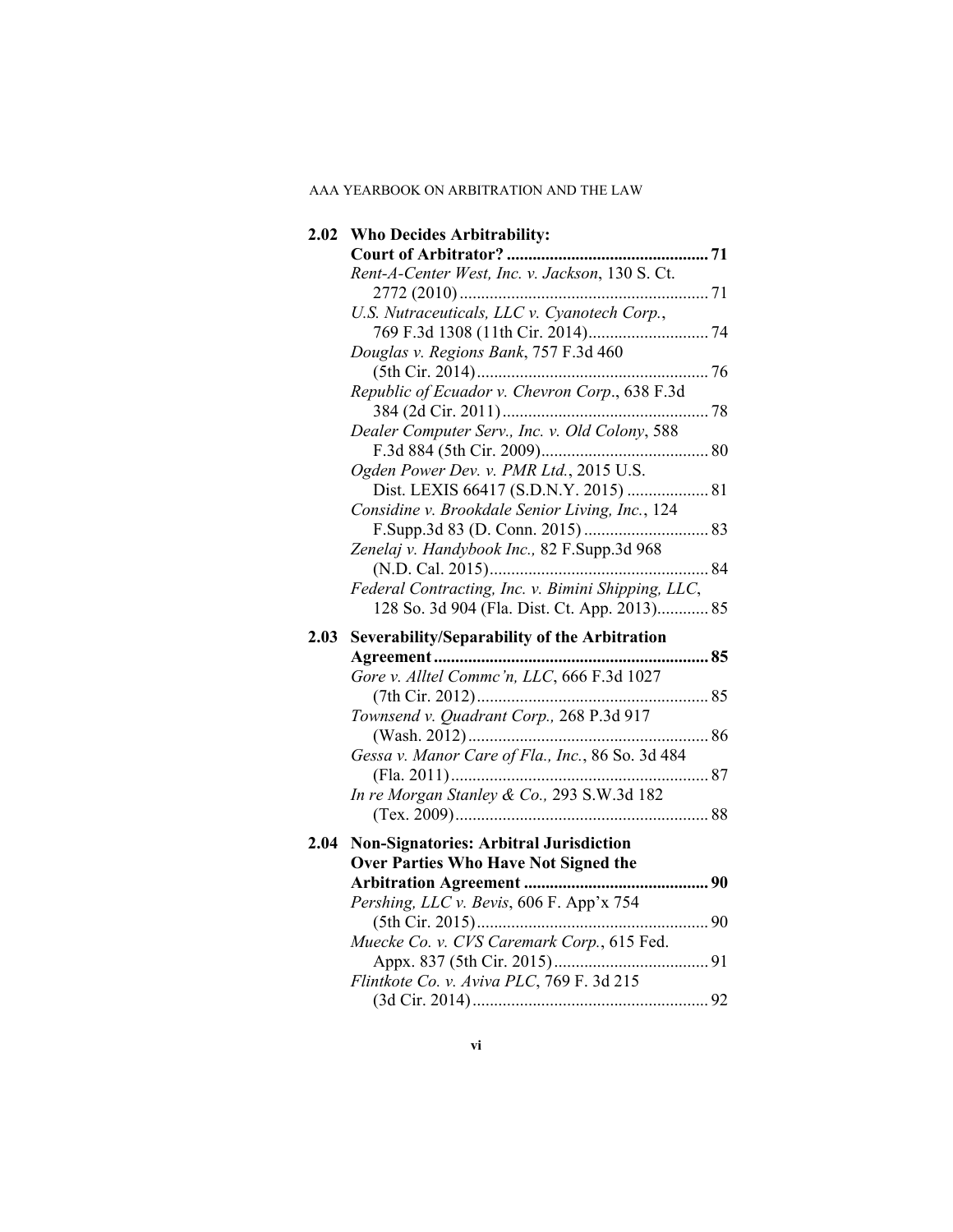|      | Everett v. Paul Davis Restoration, Inc., 771 F.3d                                                                                           |  |
|------|---------------------------------------------------------------------------------------------------------------------------------------------|--|
|      | In re Wholesale Grocery Products Antitrust Litig.,                                                                                          |  |
|      | Krammer v. Toyota Motor Corp., 705 F.3d 1122                                                                                                |  |
|      | Waterford Inv. Services, Inc. v. Bosco, 682 F.3d                                                                                            |  |
|      | Covington v. Aban Offshore Ltd. 650 F.3d 556                                                                                                |  |
|      | Lawson v. Life of the South Ins. Co., 648 F.3d                                                                                              |  |
|      | Ragone v. Atl. Video Manhattan Ctr., 595 F.3d                                                                                               |  |
|      | Belzberg v. Verus Inv. Holdings, Inc., 999                                                                                                  |  |
|      | In Re Wholesale Grocery Prods. Antitrust Litig.,<br>97 F.Supp.3d 1101 (D. Minn. 2015)  106<br>Hellmich v. Mastiff Contracting, LLC, 2015 WL |  |
|      | Raya v. Rio Management Co., 2015 WL 4504696                                                                                                 |  |
|      | ENGlobal U.S., Inc. v. Gatlin, 449 S.W.3d 269                                                                                               |  |
|      | In re Rubiola, 334 S.W.3d 220 (Tex. 2011) 109                                                                                               |  |
| 2.05 | <b>Non-Signatories: Application of the</b><br>9 U.S.C. Section 3 Mandatory Stay to                                                          |  |
|      | Arthur Andersen L.L.P. v. Carlisle, 129 S. Ct.                                                                                              |  |
|      | 2.06 Class Arbitration: Developing Case Law,<br><b>Including the Enforceability of Clauses</b>                                              |  |
|      | Prohibiting Class Arbitration 114                                                                                                           |  |
|      | Am. Express Co. v. Italian Colors Rest., 133                                                                                                |  |
|      | Oxford Health Plans LLC v. Sutter, 133 S.Ct                                                                                                 |  |
|      | AT&T Mobility LLC v. Concepcion, 131 S.Ct                                                                                                   |  |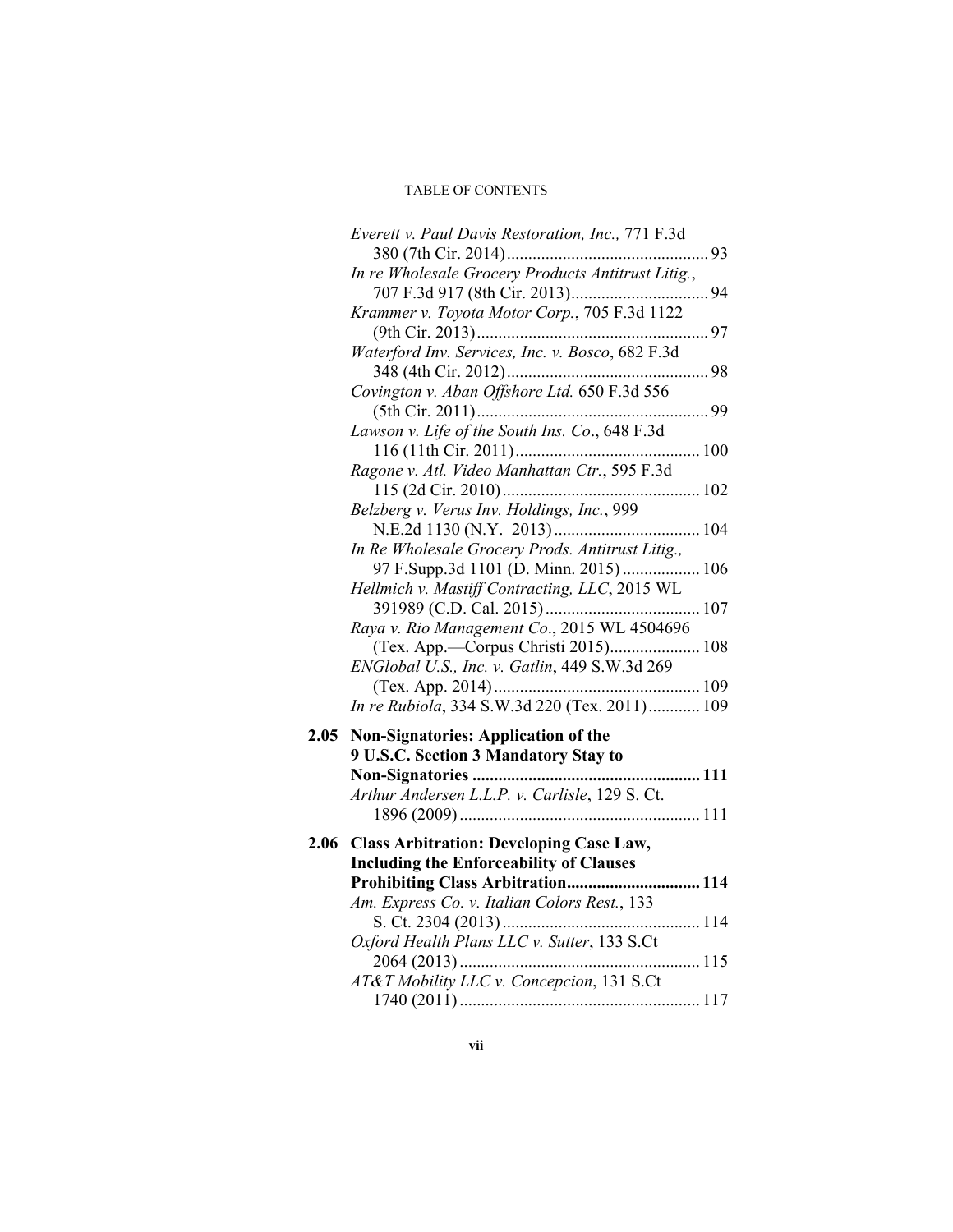|      | Stolt-Nielsen S.A. v. AnimalFeeds Intl. Corp.,     |  |
|------|----------------------------------------------------|--|
|      | Opalinski v. Robert Half Int'l, Inc., 761 F.3d 326 |  |
|      |                                                    |  |
|      | Reed Elsevier, Inc. v. Crockett, 734 F.3d 594      |  |
|      | Fantastic Sams Franchise Corp. v. F.S.R.O.         |  |
|      | Ass'n, Ltd., 683 F.3d 18 (1st Cir. 2012) 123       |  |
|      | Pendergast v. Sprint Nextel Corp., 691 F.3d        |  |
|      |                                                    |  |
|      | Greenwood v. CompuCredit Corp., 615 F.3d 1204      |  |
|      | McKenzie Check Advance of Fla., LLC v. Betts,      |  |
|      |                                                    |  |
| 2.07 | <b>Appeal of Trial Court Orders Requiring or</b>   |  |
|      | Grosvenor v. Qwest Corp., 733 F.3d 990 (10th       |  |
|      |                                                    |  |
|      | Heinen v. Northrop Grumman Corp., 671 F.3d         |  |
|      |                                                    |  |
|      | Dialysis Access Center, LLC v. RMS Lifeline, Inc., |  |
|      | Univ. of Illinois v. Organon Teknika Corp.         |  |
|      |                                                    |  |
|      |                                                    |  |
|      | Interaction of Federal and State Law               |  |
| 3.01 | <b>Commerce Clause Preemption of State Law</b>     |  |
|      |                                                    |  |
|      | Nitro-Lift Technologies, L.L.C. v. Howard,         |  |
|      | AT&T Mobility LLC v. Concepcion, 131               |  |
|      |                                                    |  |
|      | Sakkab v. Luxottica Retail N. Amer., Inc.,         |  |
|      | THI of New Mexico at Hobbs Ctr., LLC v. Patton,    |  |
|      | 741 F.3d 1162 (10th Cir. 2014) 135                 |  |
|      | Smith v. Jem Grp., Inc., 737 F.3d 636 (9th         |  |

Cir. 2013) ........................................................... 135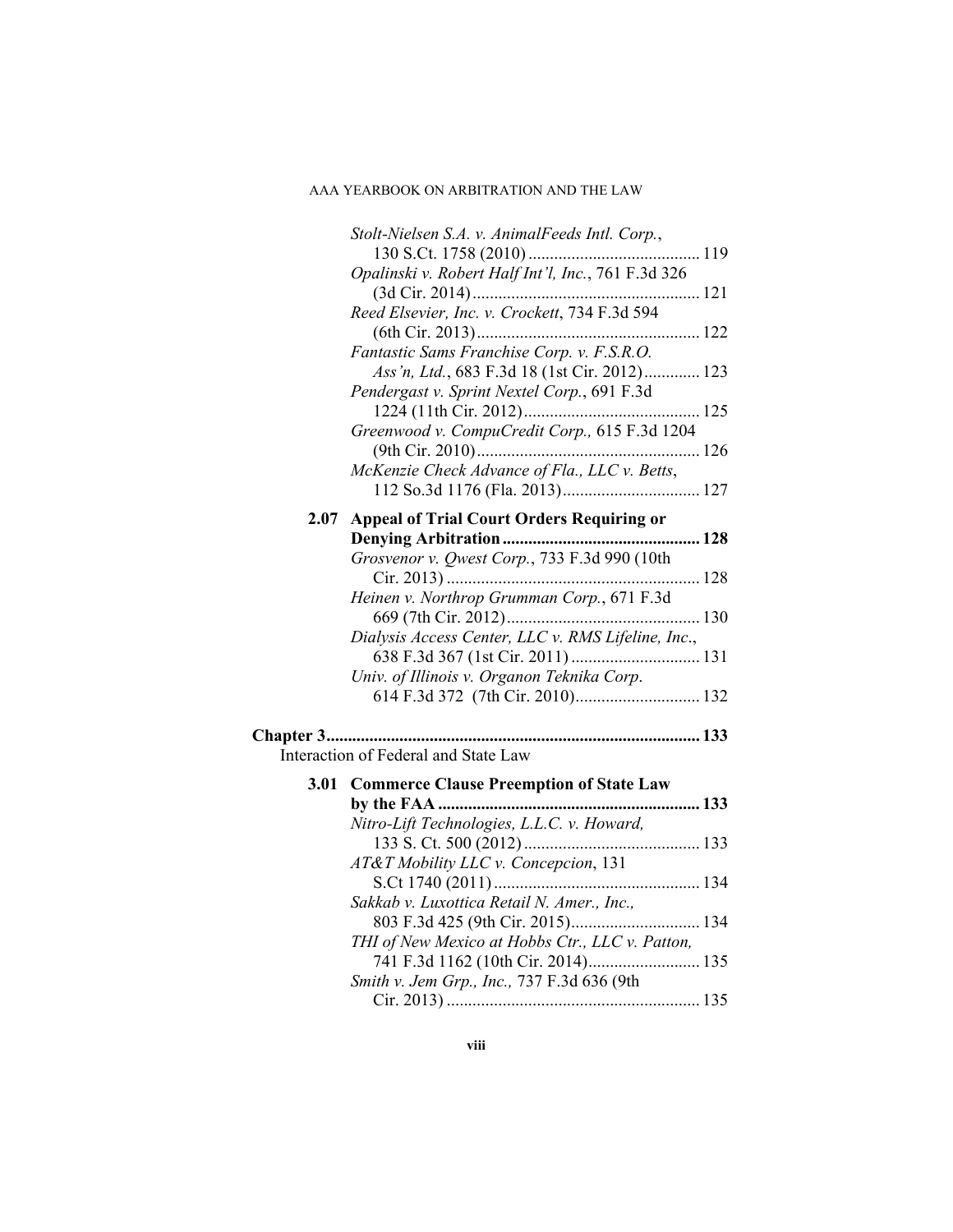|      | National Aluminum Co., Ltd. v. Peak Chemical   |  |
|------|------------------------------------------------|--|
|      | Corp., Inc., 132 F.Supp.3d 990                 |  |
|      |                                                |  |
|      | Iskanian v. CLS Transp. Los Angeles, LLC,      |  |
|      |                                                |  |
|      | Bradley v. Brentwood Homes, Inc., 730          |  |
|      |                                                |  |
|      | Nafta Traders, Inc. v. Quinn, 339 S.W.3d 84    |  |
|      |                                                |  |
|      | Aramark Uniform & Career Apparel v.            |  |
|      | Hunan, Inc., 757 N.W.2d 205 (N.M. 2008) 141    |  |
|      | Moscatiello v. Hilliard, 939 A.2d 325          |  |
|      |                                                |  |
|      |                                                |  |
| 3.02 | The Role of State Arbitration Law  143         |  |
|      | Marmet Health Care Center Inc. v. Brown,       |  |
|      |                                                |  |
|      | Ferguson v. Corinthian Colleges, Inc., 733     |  |
|      |                                                |  |
|      | Delaware Coal. for Open Gov't, Inc. v. Strine, |  |
|      |                                                |  |
|      | Raymond James Fin. Servs., Inc. v. Phillips,   |  |
|      |                                                |  |
|      | Southern Pioneer Life Insurance Co. v. Thomas, |  |
|      | 385 S.W.3d 770 (Ark. 2011) 148                 |  |
|      | Quinn v. NAFTA Traders, Inc., 360 S.W.3d 713   |  |
|      | (Tex. App.--Dallas 2012, pet. denied) 149      |  |
| 3.03 | Federal Court Jurisdiction and the FAA  151    |  |
|      | CompuCredit Corporation v. Greenwood,          |  |
|      |                                                |  |
|      | Vaden v. Discover Bank, 129 S. Ct. 1262        |  |
|      |                                                |  |
|      | Katz v. Cellco Parternship, 794 F.3d 341       |  |
|      |                                                |  |
|      | CMH Homes, Inc. v. Goodner, 729 F.3d 832       |  |
|      |                                                |  |
|      | Countrywide Home Loans v. Mortgage             |  |
|      | Guaranty Insurance Corp., 642 F.3d             |  |
|      |                                                |  |
|      |                                                |  |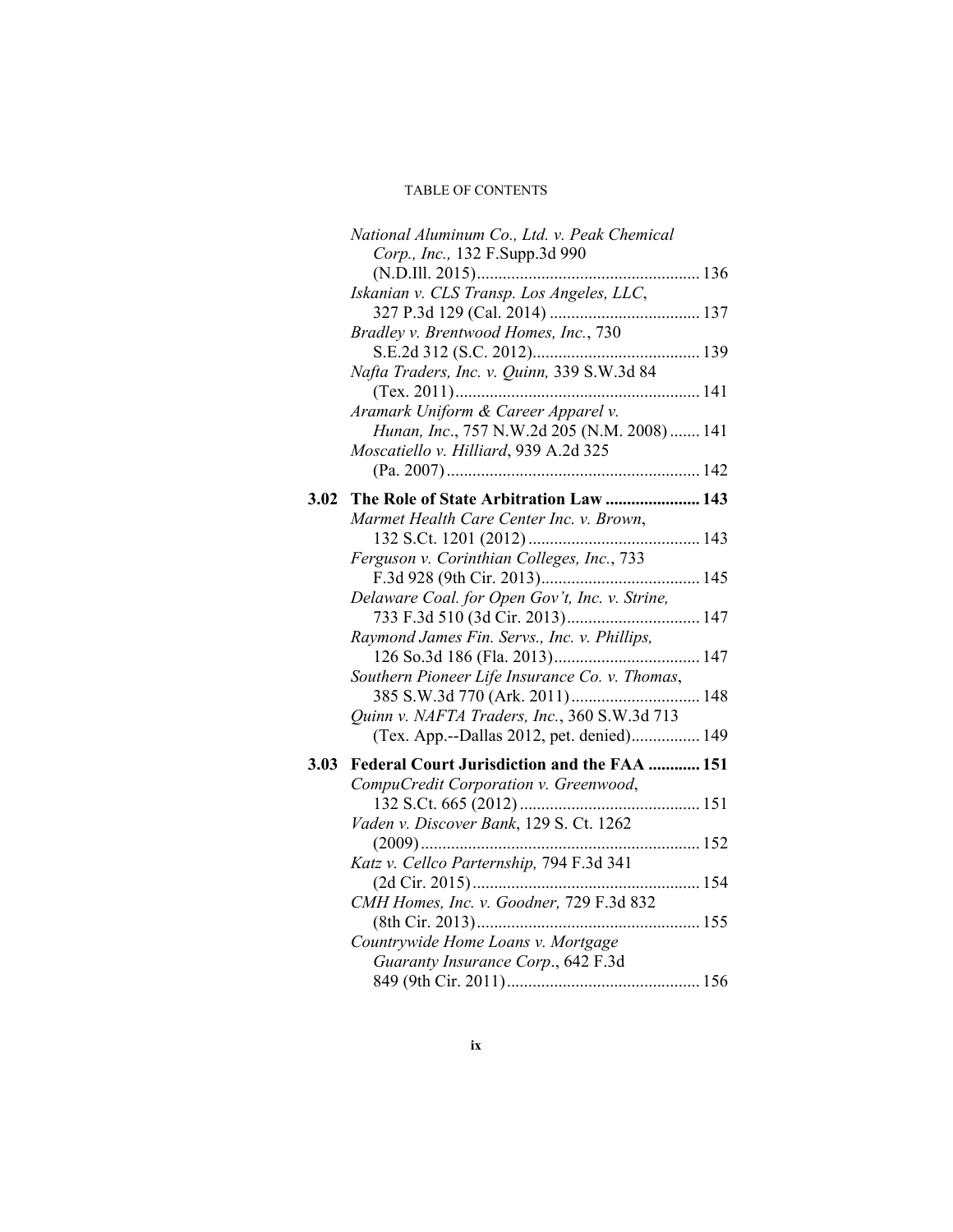|      | Northport Health Serv. v. Rutherford, 605                                                |  |
|------|------------------------------------------------------------------------------------------|--|
|      |                                                                                          |  |
|      | NC Leasing, LLC v. Junker, 172 So. 3d 155                                                |  |
|      | Doscher v. Sea Port Grp. Sec., LLC, 2015                                                 |  |
|      |                                                                                          |  |
|      | I-Wen Chang Liu v. Mar, 2013 WL 1499179                                                  |  |
|      |                                                                                          |  |
|      | 3.04 Choice of Law and Choice of Forum  162                                              |  |
|      | KPMG LLP v. Cocchi, 132 S.Ct. 23 (2011)  162                                             |  |
|      | Wootten v. Fisher Investments, Inc., 688 F.3d                                            |  |
|      |                                                                                          |  |
|      | Pokorny v. Quixtar, 601 F.3d 987 (9th Cir.                                               |  |
|      |                                                                                          |  |
|      | Northrop Grumman Ship Sys., Inc. v. Ministry<br>of Defense of the Republic of Venezuela, |  |
|      | 575 F.3d 491 (5th Cir. 2009) 166                                                         |  |
|      | In re Lopez, 372 S.W.3d 174 (Tex. 2012) 167                                              |  |
|      |                                                                                          |  |
|      | The Arbitral Tribunal                                                                    |  |
| 4.01 | <b>Disqualifying Arbitrators: Evident Partiality</b>                                     |  |
|      |                                                                                          |  |
|      | Kolel Beth Yechiel Mechil of Tartikov,<br>Inc. v. YLL Irrevocable Trust, 729 F.3d 99     |  |
|      |                                                                                          |  |
|      | Thomas Kinkade Co. v. White, 711 F.3d 719                                                |  |
|      |                                                                                          |  |
|      | Ventress v. Japan Airlines, 603 F.3d 676                                                 |  |
|      |                                                                                          |  |
|      | Positive Software Solutions v. New Century                                               |  |
|      | Mortgage Corp., 476 F.3d 278 (5th Cir.                                                   |  |
|      | New Regency Prods. v. Nippon Herald Films,                                               |  |
|      | <i>Inc.</i> , 501 F.3d 1101 (9th Cir. 2007) 173                                          |  |
|      | Pacific West Securities, Inc. v. George, 2014                                            |  |
|      |                                                                                          |  |
|      | Viacom Int'l Inc. v. Winshall, 72 A.3d 78                                                |  |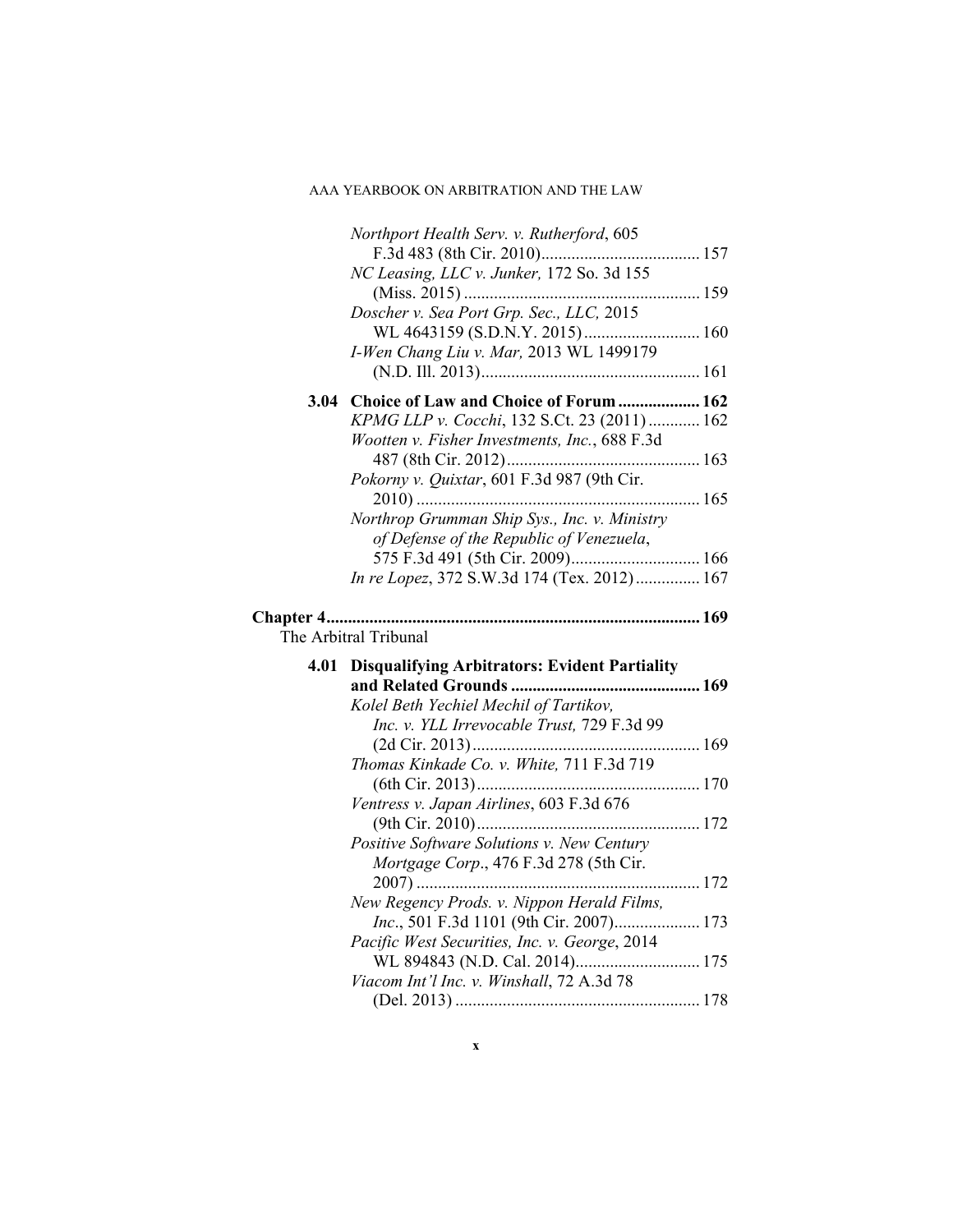|      | Tenaska Energy, Inc. v. Ponderosa Pine Energy,<br>LLC, 437 S.W.3d 518 (Tex. 2014),                                          |  |
|------|-----------------------------------------------------------------------------------------------------------------------------|--|
|      | reh'g denied (Aug. 22, 2014) 178<br>Rodas v. La Madeleine of Texas, Inc., 2015<br>WL 1611780 (Tex. Ct. App-Dallas 2015) 179 |  |
| 4.02 | <b>Structural Bias: Non-neutral Neutrals 181</b>                                                                            |  |
|      | Haworth v. Superior Court, 235 P.3d 152                                                                                     |  |
|      | Gray v. Chiu, 212 Cal. App. 4th 1355, 151                                                                                   |  |
|      |                                                                                                                             |  |
| 4.03 | <b>Failure of Arbitral Selection Provisions  183</b>                                                                        |  |
|      | Odyssey Reinsurance Co. v. Certain Underwriters                                                                             |  |
|      | at Lloyd's London Syndicate 53, 615 Fed.                                                                                    |  |
|      | Khan v. Dell Inc., 669 F.3d 350 (3d Cir.                                                                                    |  |
|      |                                                                                                                             |  |
|      | Miller v. GGNSC Atlanta, LLC, 746 S.E.2d 680                                                                                |  |
|      | BP Exploration Libya Ltd. v. ExxonMobil                                                                                     |  |
|      | Libya Ltd., 689 F.3d 481 (5th Cir. 2012)  187                                                                               |  |
|      | Ins. Co. of North Am. v. Public Service Mut.<br><i>Ins. Co.</i> , 609 F.3d 122 (2d Cir. 2010)  188                          |  |
|      | In re Serv. Corp. Int'l and SCI Texas Funeral                                                                               |  |
|      | Servs., Inc., 355 S.W.3d 655 (Tex. 2011)  190                                                                               |  |
|      | Nishimura v. Gentry Homes, Ltd., 338 P.3d 524                                                                               |  |
|      | C.R. Klewin N.E., LLC v. City of Bridgeport, 919                                                                            |  |
|      |                                                                                                                             |  |
|      |                                                                                                                             |  |
|      | Sacks v. Dietrich, 663 F.3d 1065 (9th Cir.                                                                                  |  |
|      |                                                                                                                             |  |
|      |                                                                                                                             |  |
|      | <b>Preliminary Proceedings</b>                                                                                              |  |
| 5.01 | Adam Techs. Int'l S.A. de C.V. v. Sutherland<br>Global Servs. Inc., 729 F.3d 443                                            |  |
|      |                                                                                                                             |  |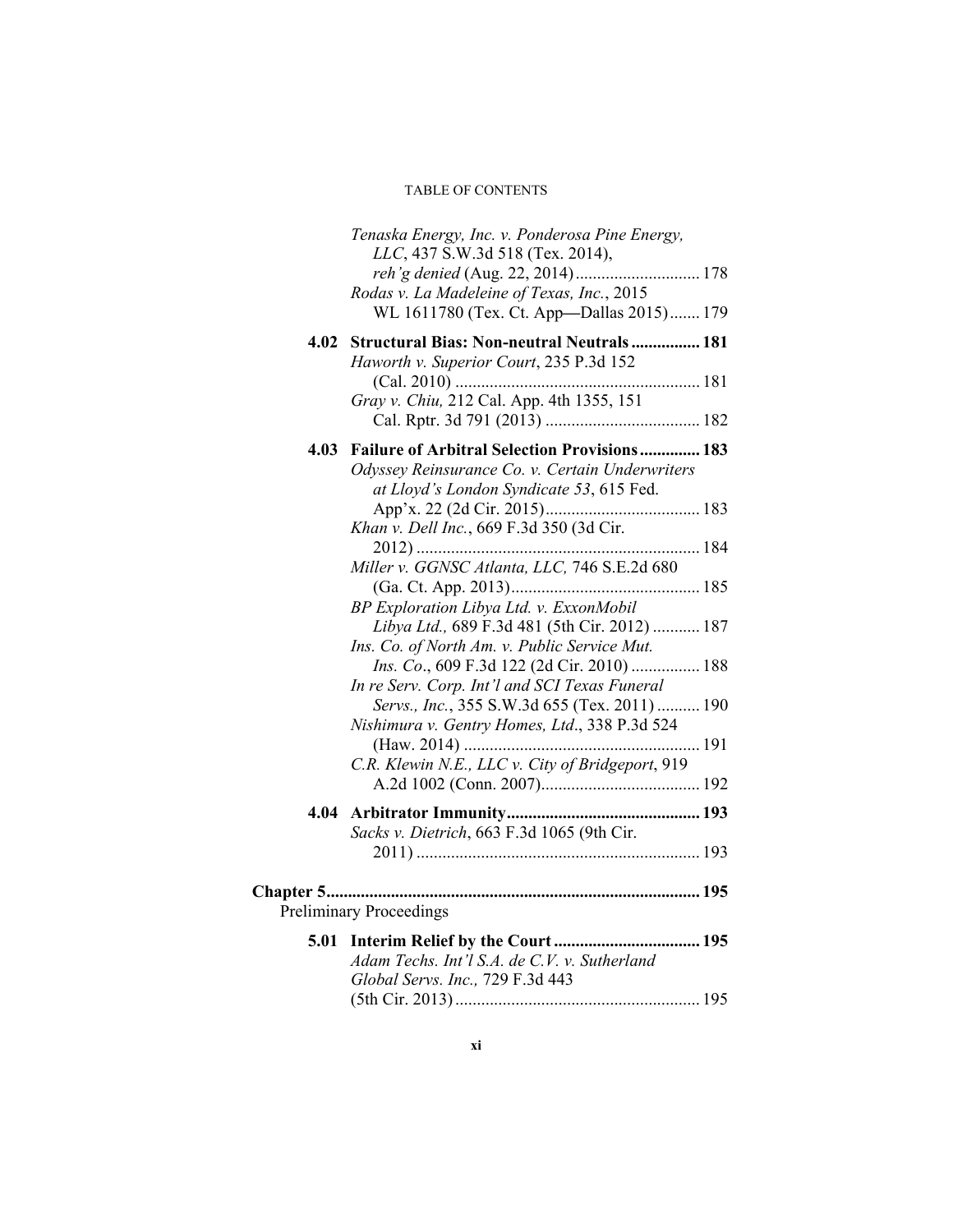|      | Weingarten Realty Investors v. Miller,             |     |
|------|----------------------------------------------------|-----|
|      |                                                    |     |
|      | Next Step Med. Co. v. Johnson & Johnson Int'l,     |     |
|      | 619 F.3d 67 (C.A.1 (Puerto Rico) 2010) 198         |     |
|      | Toyo Tire Holdings of Am. v. Continental Tire      |     |
|      | North America, 609 F.3d 975 (9th Cir.              |     |
|      |                                                    |     |
|      | Spinks v. Automation Personnel Serv., Inc., 49     |     |
|      |                                                    |     |
|      | 5.02 Arbitral Subpoenas and Pre-hearing            |     |
|      |                                                    |     |
|      | Life Receivables Trust v. Syndicate 102 at         |     |
|      | Lloyd's of London, 549 F.3d 210 (2nd               |     |
|      |                                                    |     |
|      | Colo. Mills, LLC v. SunOpta Grains and             |     |
|      | Foods, Inc., 269 P.3d 731 (Col. 2012)  204         |     |
| 5.03 | <b>Arbitral Stays of Parallel Litigation and</b>   |     |
|      | <b>Judicial Stays of Arbitral Proceedings  206</b> |     |
|      | MediVas, LLC v. Marubeni Corp., 741 F.3d 4         |     |
|      |                                                    |     |
|      | PowerShare, Inc. v. Syntel, Inc., 597 F.3d 10      |     |
|      |                                                    |     |
|      | 5.04 Judicial Stay of Litigation Pending           |     |
|      |                                                    | 209 |
|      |                                                    |     |
|      | Louis Berger Group Inc. v. State Bank of India,    |     |
|      |                                                    |     |
|      |                                                    |     |
|      | The Arbitration Proceeding                         |     |
|      | 6.01 Preclusion: Res Judicata and Collateral       |     |
|      |                                                    | 213 |
|      | Manganella v. Evanston Ins. Co., 700 F.3d 585      |     |
|      |                                                    |     |
|      | Cont'l Holdings, Inc. v. Crown Holdings            |     |
|      |                                                    |     |
|      | Grisby & Associates, Inc. v. M Securities          |     |
|      |                                                    |     |
|      |                                                    |     |
|      | Investment, 664 F.3d 1350 (11th Cir.               |     |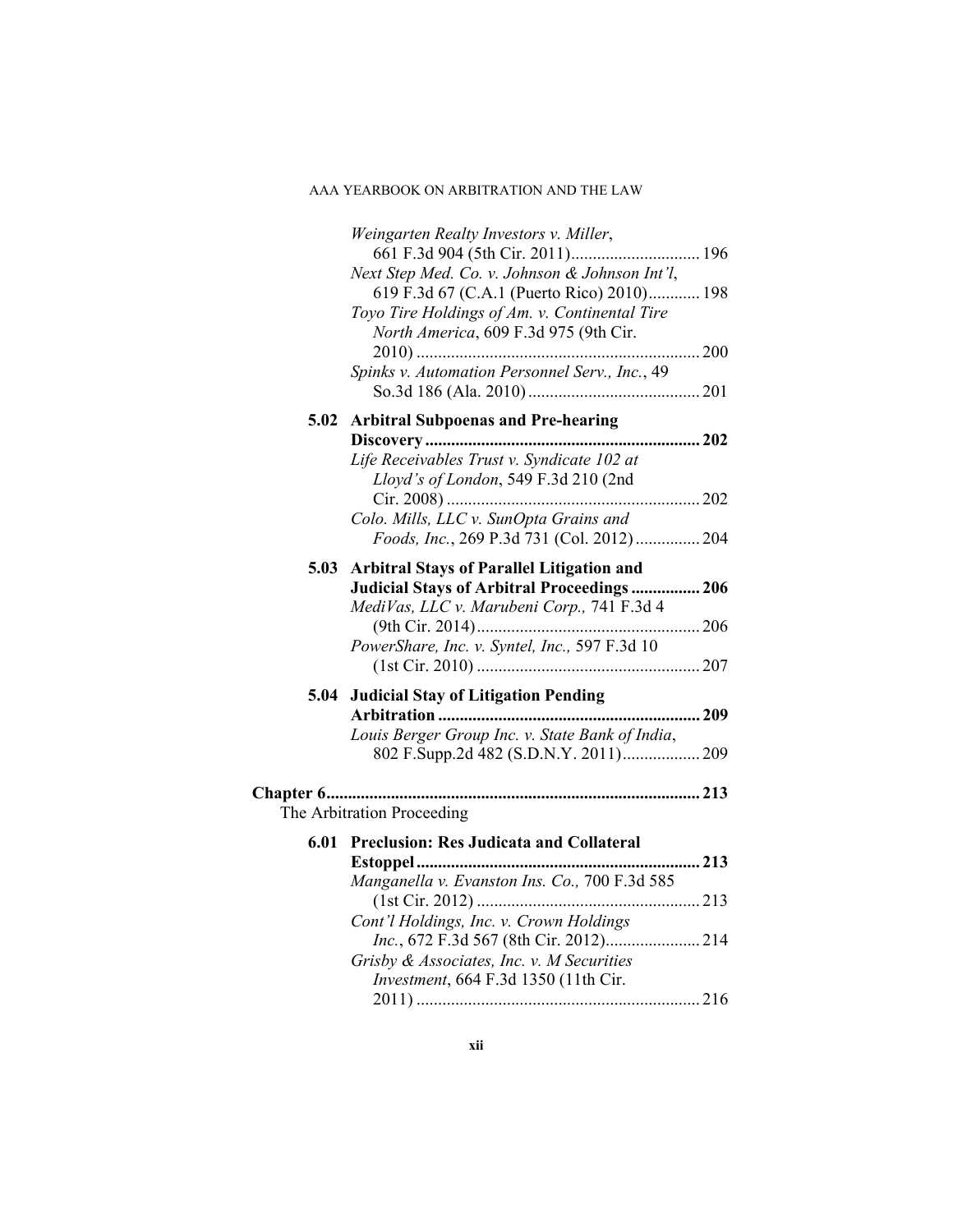|      | Shell Oil Co. v. CO2 Committee, Inc., 589                                                |  |
|------|------------------------------------------------------------------------------------------|--|
|      |                                                                                          |  |
|      | Emilio v. Sprint Spectrum L.P., 68 F. Supp. 3d                                           |  |
|      |                                                                                          |  |
|      | Nat'l Wine & Spirits, Inc. v. Ernst & Young,                                             |  |
|      |                                                                                          |  |
|      | Casa Del Mar Ass'n, Inc. v. Gossen Livingston                                            |  |
|      | Associates, Inc., 434 S.W.3d 2011 (Tex.                                                  |  |
|      | App. 2014), review denied (Oct. 3, 2014) 220                                             |  |
|      | 6.02 Remedial Authority of Arbitrators 221                                               |  |
|      | Reliastar Life Ins. Co. of N.Y. v. EMC Nat'l Life                                        |  |
|      |                                                                                          |  |
|      | Kitchens v. Turquoise Properties Gulf, Inc.,                                             |  |
|      |                                                                                          |  |
|      |                                                                                          |  |
| 6.03 | Awards of Costs, Fees, and Interest 225                                                  |  |
|      | Campbell Harrison & Dagley, L.L.P., v. Hill,                                             |  |
|      |                                                                                          |  |
|      | Lagstein v. Certain Underwriters at Lloyd's                                              |  |
|      | of London, 725 F.3d 1050 (9th Cir.                                                       |  |
|      |                                                                                          |  |
|      | Newmont v. Ins. Co. of North Am., 615 F. 3d                                              |  |
|      |                                                                                          |  |
|      | Janney Montgomery Scott LLC v. Tobin, 571                                                |  |
|      |                                                                                          |  |
|      | AIG Baker Sterling Heights v. Am. Multi-Cinema,                                          |  |
|      |                                                                                          |  |
|      | Calbex Mineral Ltd. V. ACC Resources Co.,<br>L.P., 90 F.Supp.3d 442 (W.D. Pa. 2015)  231 |  |
|      | Bald, Fat, & Ugly, LLC v. Keane, 303 P.3d                                                |  |
|      |                                                                                          |  |
|      | Don Drennen Motor Co., Inc. v. McClung,                                                  |  |
|      |                                                                                          |  |
|      | Roberts v. Packard, Packard & Johnson, 159                                               |  |
|      | Cal. Rptr. 3d 180 (Cal. Ct. App. 2013)  233                                              |  |
|      |                                                                                          |  |
|      | 6.04 Representation of Corporations 234                                                  |  |
|      | NISHA L.L.C. v. TriBuilt Construction                                                    |  |
|      | Group, L.L.C, 388 S.W.3d 444 (Ark.                                                       |  |
|      |                                                                                          |  |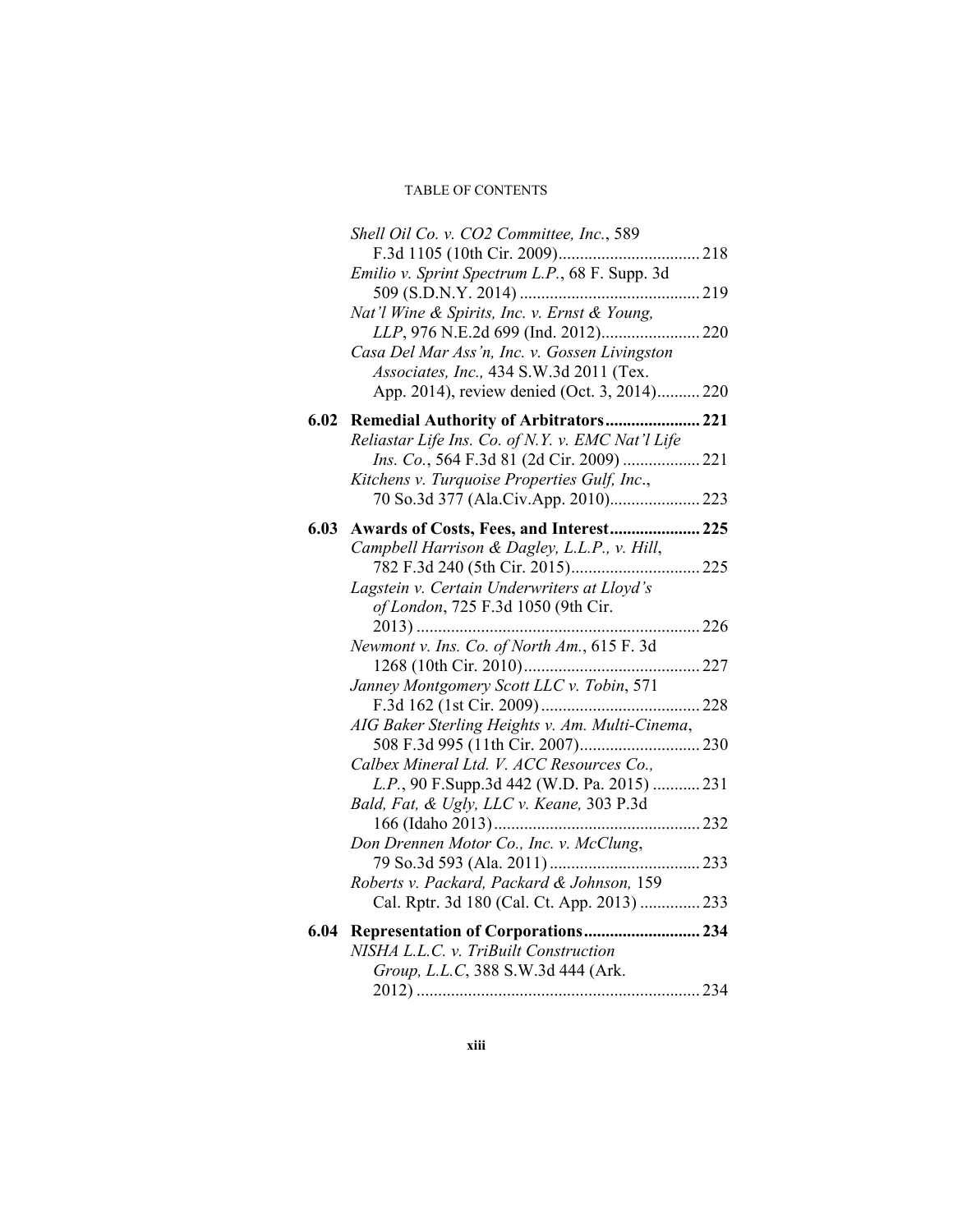|      | Challenges to the Arbitral Award                    |  |
|------|-----------------------------------------------------|--|
|      |                                                     |  |
| 7.01 | <b>Statutory Deadlines for Submission of</b>        |  |
|      | Application to Vacate or Modify Award 237           |  |
|      | United Food & Commercial Workers Int'l              |  |
|      | Union, Local No. 7 v. King Soopers, Inc.,           |  |
|      | Gonsalvez v. Celebrity Cruises Inc., 750 F.3d 1195  |  |
|      | (11th Cir. 2013) cert. denied, No. 13-1285,         |  |
|      | 2014 WL 1669263 (U.S. Oct. 6, 2014)  238            |  |
|      | Domnarski v. UBS Fin. Servs., Inc., 919 F.          |  |
|      |                                                     |  |
|      | M3 Healthcare Solutions v. Family Practice          |  |
|      |                                                     |  |
|      |                                                     |  |
| 7.02 | <b>Contractual Expansion of Grounds of Judicial</b> |  |
|      |                                                     |  |
|      | Hall Street Assoc. v. Mattel, 552 U.S. 576          |  |
|      |                                                     |  |
|      | In re Wal-Mart Wage and Hour Employment             |  |
|      | Practices Litigation, 737 F.3d 1262                 |  |
|      | Tube City IMS, LLC v. Anza Capital Partners,        |  |
|      | LLC, 25 F.Supp. 2d 486 (S.D.N.Y. 2014) 244          |  |
|      | Nafta Traders, Inc. v. Quinn, 339 S.W.3d 84         |  |
|      |                                                     |  |
|      | 7.03 Challenges Based on Evidentiary and Procedural |  |
|      |                                                     |  |
|      | Goldman, Sachs & Co. v. Athena Venture              |  |
|      | Partners, L.P., 803 F.3d 144 (3d Cir. 2015)  247    |  |
|      | Savers Property & Casualty Ins. Co. v. National     |  |
|      | Union Fire Ins. Co. of Pittsburg, 748 F.3d 708      |  |
|      |                                                     |  |
|      | Doral Fin. Corp. v. García-Vélez, 725 F.3d 27       |  |
|      |                                                     |  |
|      | Positive Software Solutions v. New Century          |  |
|      | Mortgage Corp., 619 F. 3d 458 (5th Cir.             |  |
|      |                                                     |  |
|      | U.S. Life Ins. Co. v. Superior Nat'l Ins. Co.,      |  |
|      |                                                     |  |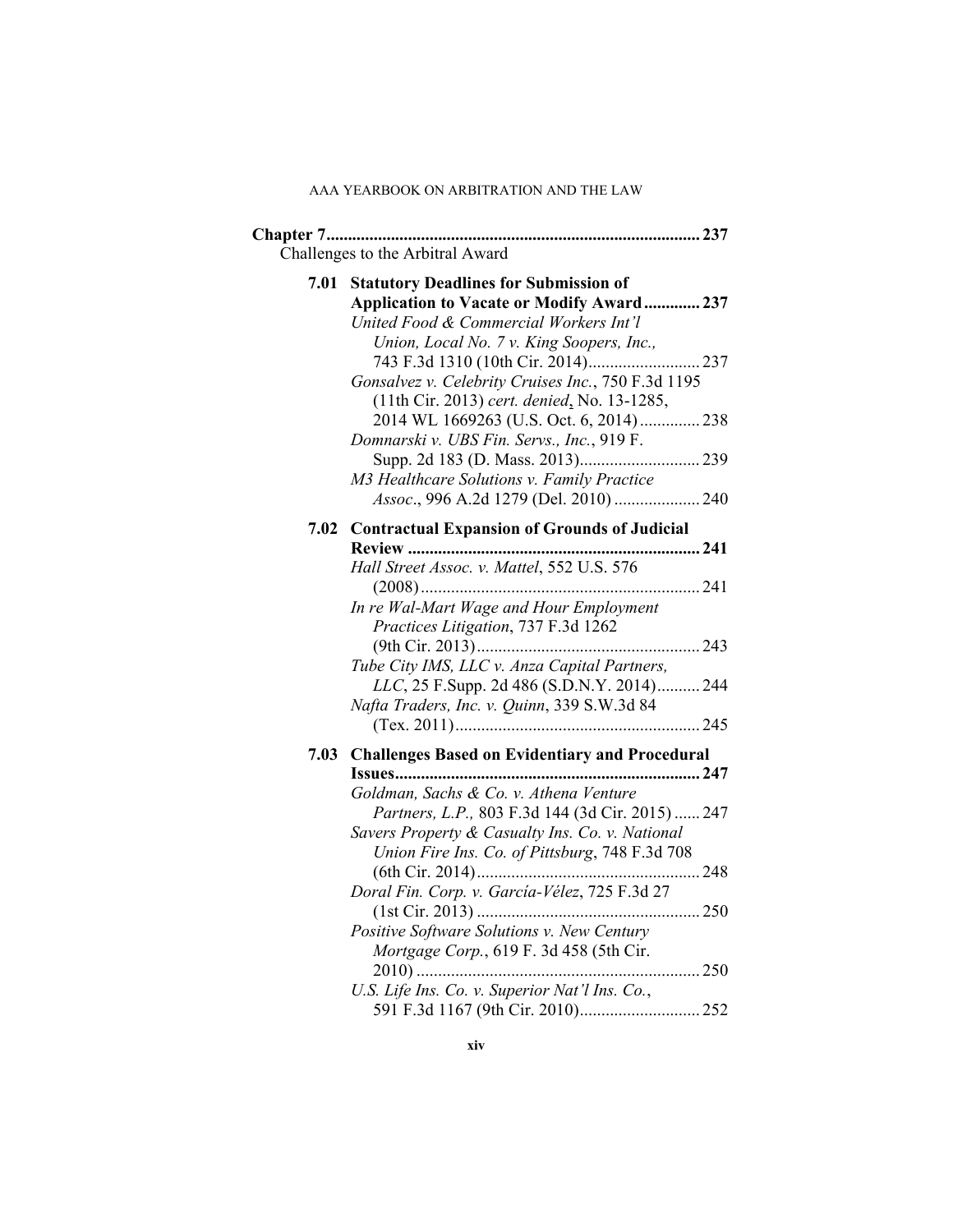|      | Bosack v. Soward, 586 F.3d 1096                    |     |
|------|----------------------------------------------------|-----|
|      |                                                    |     |
|      | Chevron Corp. v. Ecuador, 795 F.3d 200             |     |
|      |                                                    |     |
|      | Miminco, LLC v. Democratic Republic of the         |     |
|      | Congo, 79 F.Supp.3d 213 (D.D.C. 2015) 255          |     |
|      | Pershing LLC v. Kiebach, 101 F.Supp.3d 568         |     |
|      |                                                    |     |
|      | Swiss Inst. of Bioinformatics v. Global Initiative |     |
|      | on Sharing All Influenza Data, No. CV 13-1274      |     |
|      | (RBW), 49 F.Supp.3d 92 (D.D.C. 2014) 256           |     |
|      | Turquoise Properties Gulf, Inc. v. Overmyer,       |     |
|      |                                                    |     |
|      | Pirtek USA, LLC v. Whitehead, 51 So. 3d 291        |     |
|      |                                                    |     |
|      | Sims v. Building Tomorrow's Talent, LLC,           |     |
|      |                                                    |     |
|      |                                                    |     |
| 7.04 | <b>Challenges that Arbitrators Exceeded their</b>  |     |
|      |                                                    | 261 |
|      | BNSF v. Fairfield Greenwich Ltd., 777 F.3d 785     |     |
|      |                                                    |     |
|      | Davis v. Producers Agricultural Ins. Co.,          |     |
|      |                                                    |     |
|      | Timegate Studios, Inc. v. Southpeak Interative,    |     |
|      | L.L.C., 713 F.3d 797 (5th Cir. 2013) 264           |     |
|      | Morgan Keegan & Company, Inc. v. Garrett,          |     |
|      | 816 F. Supp. 2d 439 (5th Cir. 2011) 265            |     |
|      | Wells Fargo Bank, N.A. v. WMR e-PIN, LLC,          |     |
|      |                                                    |     |
|      | MCI Constructors, LLC v. City of Greensboro,       |     |
|      |                                                    |     |
|      | Raymond James Fin. Servs. v. Bishop,               |     |
|      |                                                    |     |
|      | J. Don Gordon Const. Inc. v. Brown, 2015 WL        |     |
|      |                                                    |     |
|      | Stanley v. Liberty, 111 A.3d 663 (Me. 2015)  274   |     |
|      | Guardian Builders, LLC v. Uselton, 164 So.3d       |     |
|      |                                                    |     |
|      | In re Delaney Grp., Inc., 3 N.Y.S.3d 787           |     |
|      |                                                    |     |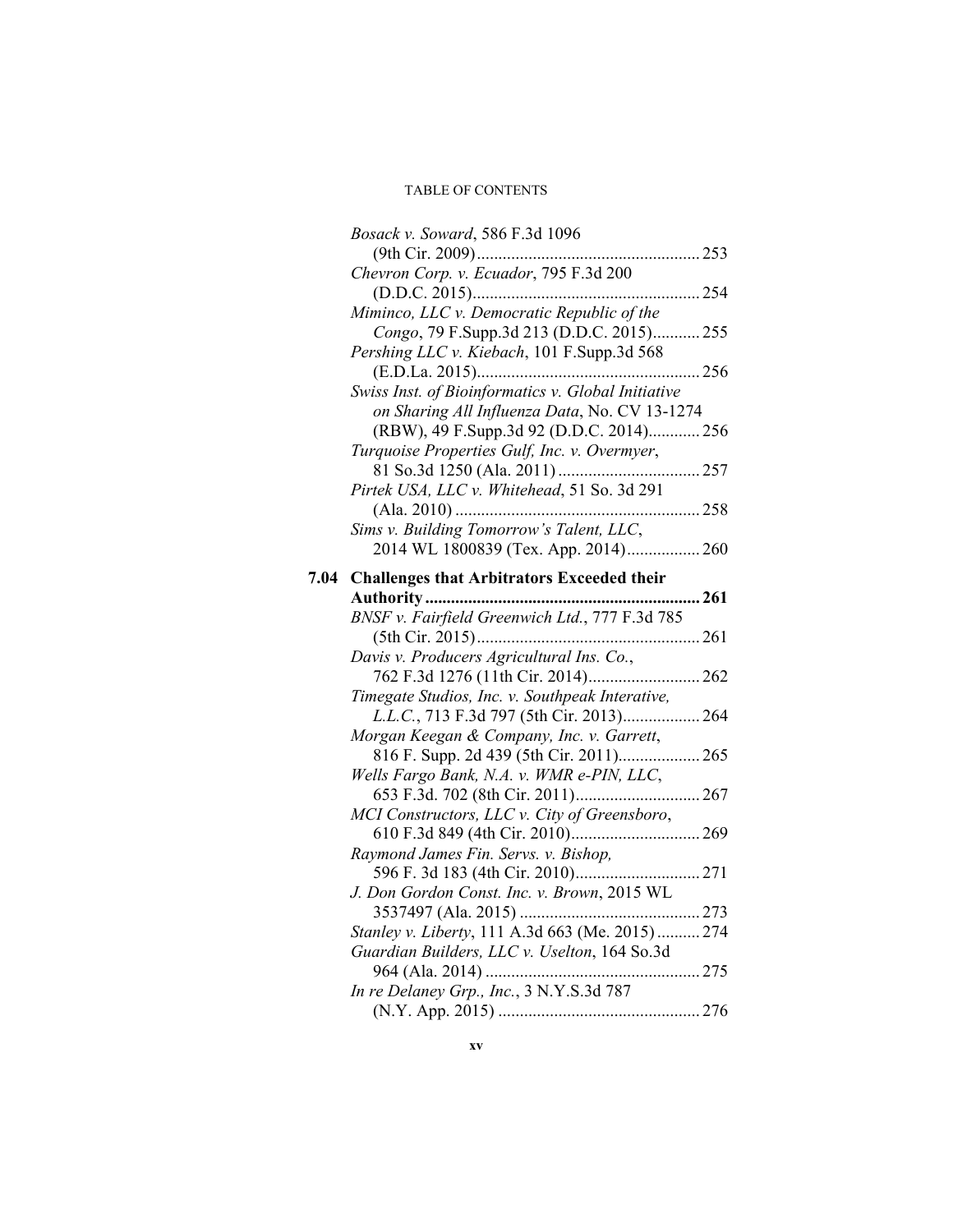|      | Lujan v. Texas Bell Jeb Apartments LLC,<br>2015 WL 4072121 (Tex.Ct.App. 2015)277                                                             |  |
|------|----------------------------------------------------------------------------------------------------------------------------------------------|--|
|      |                                                                                                                                              |  |
| 7.05 | Manifest Disregard of the Law 278<br>Stolt-Nielson SA v. Animalfeeds int'l Corp.,                                                            |  |
|      | Bangor Gas Co., L.L.C. v. H.Q. Energy Servs.                                                                                                 |  |
|      |                                                                                                                                              |  |
|      | Medicine Shoppe Int'l v. Turner Investments,                                                                                                 |  |
|      |                                                                                                                                              |  |
|      | Frazier v. CitiFinancial Corp. LLC, 604 F.3d                                                                                                 |  |
|      |                                                                                                                                              |  |
|      | Robinson v. Henne, 115 So.3d 797 (Miss. 2013)  283<br>Tucker v. Ernst & Young, LLP, 159 So.3d                                                |  |
|      |                                                                                                                                              |  |
|      | 7.06 Non-Statutory Grounds for Review:                                                                                                       |  |
|      |                                                                                                                                              |  |
|      | Country Preferred Ins. Co. v. Whitehead,                                                                                                     |  |
|      | Kitsap County Deputy Sheriff's Guild v. Kitsap                                                                                               |  |
|      | County, 167 Wn. 2d 428 (Wash. 2009) 286                                                                                                      |  |
|      | <b>International Arbitration</b>                                                                                                             |  |
|      |                                                                                                                                              |  |
| 8.01 | Applicability of the New York Convention 289<br>VRG Linhas Aereas S.A. v. Matlinpatterson Global<br>Opportunities Partners II L.P., 717 F.3d |  |
|      |                                                                                                                                              |  |
|      | The Ministry of Defense and Support for the                                                                                                  |  |
|      | Armed Forces of the Islamic Republic of Iran v.                                                                                              |  |
|      | Cubic Defense Systems, Inc., 665 F.3d 1091                                                                                                   |  |
|      | Safety Nat'l Casualty Corp v. Certain Underwriters                                                                                           |  |
|      | at Lloyd's, London, 587 F.3d 714 (5th Cir.                                                                                                   |  |
|      |                                                                                                                                              |  |
|      | Rogers v. Royal Caribbean Cruise Line, 547 F.3d                                                                                              |  |
|      | Diag Human S.E. v. Czech Republic-Ministry of                                                                                                |  |
|      | Health, No. CV 13-0355 (ABJ), 2014 WL                                                                                                        |  |
|      |                                                                                                                                              |  |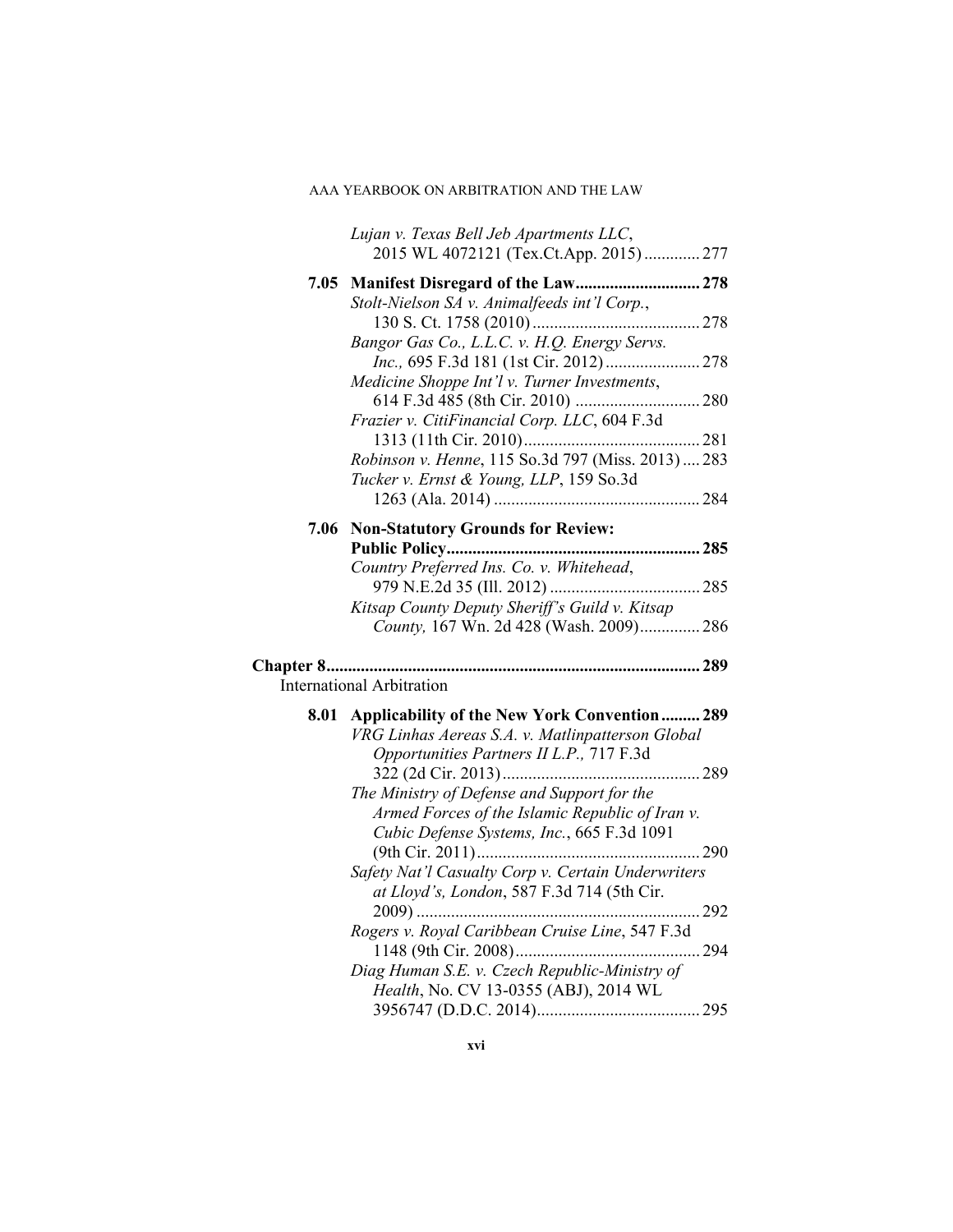|      | 8.02 Enforcement of the Arbitration Agreement 296  |  |
|------|----------------------------------------------------|--|
|      | BG Group PLC v. Republic of Argentina,             |  |
|      |                                                    |  |
|      | AVR Communs., Ltd. v. Am. Hearing Sys.,            |  |
|      |                                                    |  |
|      | Schneider v. Kingdom of Thailand, 688 F.3d 68      |  |
|      |                                                    |  |
|      | Lindo v. NCL (Bahamas), Ltd., 652 F.3d 1257        |  |
|      |                                                    |  |
|      | Answers in Genesis v. Creation Ministries Int'l.   |  |
|      |                                                    |  |
|      | Thomas v. Carnival Corp., 573 F.3d 1113            |  |
|      |                                                    |  |
|      | Asignacion v. Schiffahrts, 2014 WL 294639          |  |
|      |                                                    |  |
|      | Cont'l Transfert Technique Limited v. Federal      |  |
|      | Government of Nigeria, 800 F.Supp.2d 161,          |  |
|      |                                                    |  |
|      |                                                    |  |
|      |                                                    |  |
| 8.03 |                                                    |  |
|      | Infuturia Global Ltd. v. Sequus Pharmaceuticals,   |  |
|      |                                                    |  |
|      | Seed Holdings, Inc. v. Jiffy Int'l AS, 5 F. Supp.  |  |
|      |                                                    |  |
|      | Kolel Beth Yechiel Mechil of Tartikov, Inc. v. YLL |  |
|      | Irrevocable Trust, 863 F. Supp. 2d 351             |  |
|      |                                                    |  |
|      | OPro Inc. v. RTD Quality Servs., 761 F. Supp.      |  |
|      |                                                    |  |
|      | 8.04 Waiver of Removal Rights Relating to the      |  |
|      | 320                                                |  |
|      | Republic of Ecuador v. Connor, 708 F.3d 651        |  |
|      |                                                    |  |
|      | Ario v. Underwriting Members of Syndicate 53       |  |
|      | at Lloyds for the 1998 Year of Account,            |  |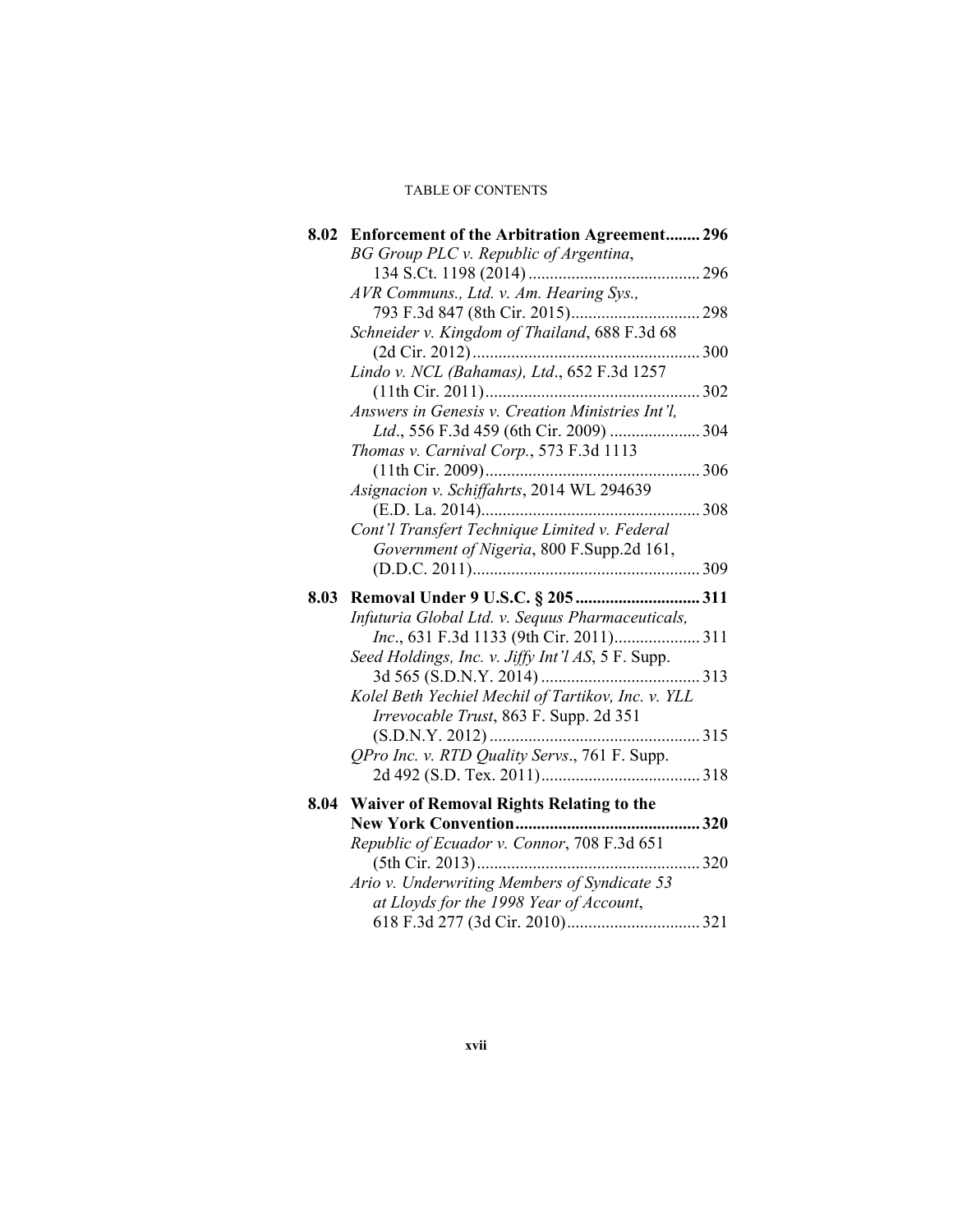|      | 8.05 Court Assisted Evidence Gatherings Under 28                                                                                         |  |
|------|------------------------------------------------------------------------------------------------------------------------------------------|--|
|      | In re Consorcio Ecuatoriano de Telecomunicaciones<br>S.A. v. JAS Forwarding (USA), Inc., 685 F.3d 987                                    |  |
|      | El Paso Corp. v. La Comision Ejecutiva<br>Hidroelectricia del Rio Lempa, 341 Fed.                                                        |  |
|      | In Re Application of Mesa Power Grp., L.L.C.,                                                                                            |  |
|      | 878 F. Supp. 2d 1296 (S.D. Fla. 2012) 327<br>In re Chevron Corp., 753 F. Supp. 2d 536, 537                                               |  |
|      |                                                                                                                                          |  |
|      | 8.06 Injunctions Against Arbitration 333<br>Citigroup Global Markets, Inc. v. VCG Special<br>Opportunities Master Fund Ltd., 598 F.3d 30 |  |
|      | Hospira, Inc. v. Therabel Pharma N.V., 2013 WL                                                                                           |  |
|      |                                                                                                                                          |  |
| 8.07 | <b>Procedural Barriers against Enforcement of</b>                                                                                        |  |
|      | Sonera Holding B.V. v. Cukurova Holding A.S.,<br>First Inv. Corp. of Marshall Islands v. Fuijan                                          |  |
|      | Mawei Shipbuilding, Ltd., 703 F.3d 742                                                                                                   |  |
|      | GSS Group Ltd v. Nat'l Port Auth., 680 F.3d                                                                                              |  |
|      | Frontera Resources Azerbaijan Corp. v. State<br>Oil Co. of Azerbaijan Republic, 582 F.3d 393                                             |  |
|      | Clientron Corp. v. Devon IT, Inc., 35 F. Supp.3d                                                                                         |  |
|      | CBF Industria de Gusa S/A/v. AMCI Holdings,<br><i>Inc.</i> , 14 F. Supp.3d 463 (S.D.N.Y. 2014) 348                                       |  |
|      | 8.08 Enforcement of Foreign Awards Vacated at the                                                                                        |  |
|      | Termorio S.A. E.S.P. v. Electranta S.P., 487 F.3d                                                                                        |  |